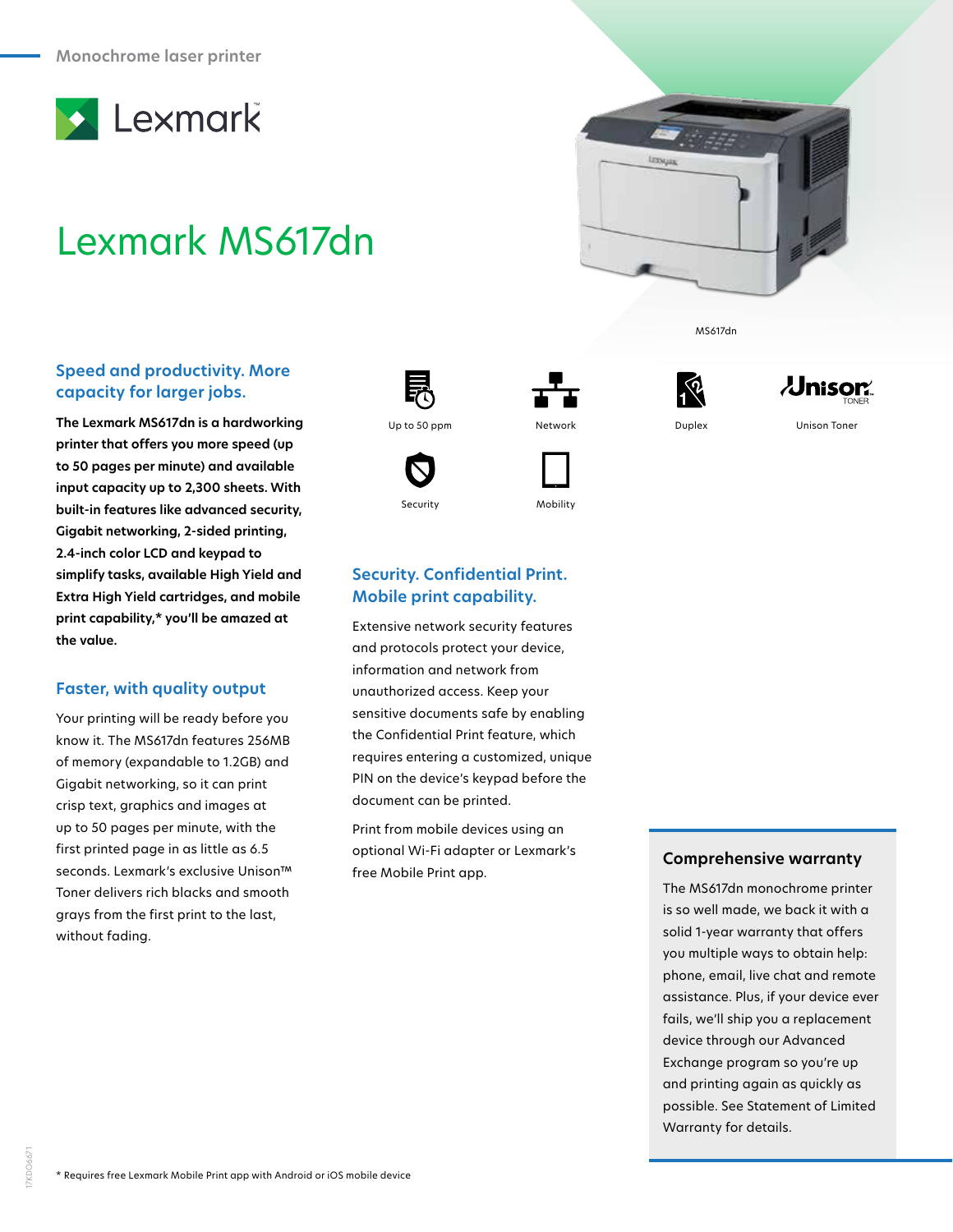# **Extra High Yield cartridges produce up to 20,000 pages**

Available Extra High Yield cartridges produce up to 20,000 pages and never require shaking, which minimizes interruptions and reduces cost per page. The Lexmark print system and Unison™ Toner ensure consistent print quality throughout the life of the cartridge to prevent wasted prints.

#### **User-friendly**

The MS617dn is simple to install, easy to use and offers full compatibility with nearly every operating system and network, so you'll be up and running in minutes. It's built to last, so you'll easily be able to print up to 16,000 pages per month, thanks to our stateof-the-art paper handling technology and long-life consumables.

Lexmark's Mobile Print app for iOS and Android devices provides a simple and consistent user experience for printing from mobile devices. It features simple printer discovery and mobile print.

A front USB port lets you print directly from a flash drive.

### **Eco-friendly**

Built-in two-sided printing reduces paper use. The instant warm-up fuser saves energy and delivers the first printed page as fast as 6.5 seconds. Select an energy-saving mode (Quiet, Hibernate or Eco) to automatically minimize noise and energy consumption.

Through LCCP, the Lexmark Cartridge Collection Program, Lexmark offers a free and easy way for you to return your empty cartridges for sustainable recycling or remanufacturing.

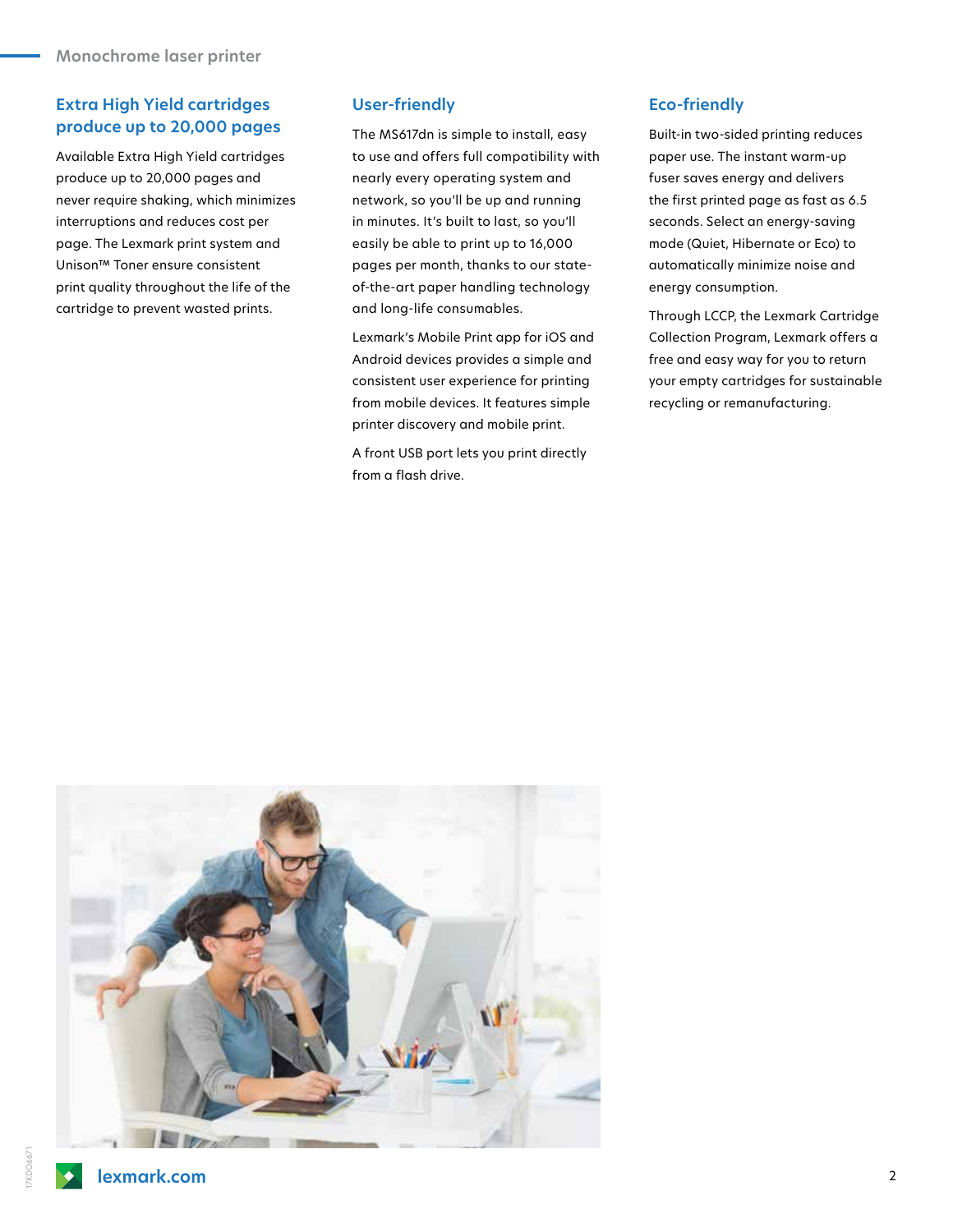| <b>Product specifications</b>                        | Lexmark MS617dn                                                                                                                                     |
|------------------------------------------------------|-----------------------------------------------------------------------------------------------------------------------------------------------------|
| Printing                                             |                                                                                                                                                     |
| Display                                              | 2.4-inch (6 cm) color LCD display                                                                                                                   |
| Print Speed: Up to <sup>5</sup>                      | Black: 50 ppm                                                                                                                                       |
| Time to First Page: As fast as                       | Black: 6.5 seconds                                                                                                                                  |
| <b>Print Resolution</b>                              | Black: 600 x 600 dpi, 2400 Image Quality, 1200 x 1200 dpi, 1200 Image Quality                                                                       |
| Memory / Processor                                   | Standard: 256 MB / Maximum: 1280 MB / Dual Core, 800 MHz                                                                                            |
| <b>Hard Disk</b>                                     | Not Available                                                                                                                                       |
| Recommended Monthly Page Volume <sup>2</sup>         | 3000 - 16000 pages                                                                                                                                  |
| Maximum Monthly Duty Cycle: Up to3                   | 175000 pages per month                                                                                                                              |
| Supplies <sup>7</sup>                                |                                                                                                                                                     |
| Laser Cartridge Yields (up to) <sup>1</sup>          | 20,000-page Extra High Yield Cartridge, 8,500-page High Yield Cartridge, 2,500-page Black Cartridge                                                 |
| Imaging Unit Estimated Yield: Up to <sup>6</sup>     | 60000 pages, based on 3 average letter/A4-size pages per print job and $\sim$ 5% coverage                                                           |
| Cartridge(s) Shipping with Product <sup>1</sup>      | 6,000-page Starter Return Program Toner Cartridge                                                                                                   |
| <b>Paper Handling</b>                                |                                                                                                                                                     |
| Included Paper Handling                              | 250-Sheet Output Bin, Integrated Duplex, 100-Sheet Multipurpose Feeder, 550-Sheet Input                                                             |
| <b>Optional Paper Handling</b>                       | 550-Sheet Lockable Tray, 550-Sheet Tray, 250-Sheet Tray                                                                                             |
| Paper Input Capacity: Up to                          | Standard: 650 pages 20 lb or 75 gsm bond / Maximum: 2300 pages 20 lb or 75 gsm bond                                                                 |
| Paper Output Capacity: Up to                         | Standard: 250 pages 20 lb or 75 gsm bond / Maximum: 250 pages 20 lb or 75 gsm bond                                                                  |
| Media Types Supported                                | Refer to the Card Stock & Label Guide., Transparencies, Plain Paper, Paper Labels, Envelopes, Card Stock                                            |
| Media Sizes Supported                                | A6, Oficio, Universal, Statement, Letter, Legal, JIS-B5, Folio, Executive, DL Envelope, A5, A4, 9 Envelope, 7 3/4 Envelope, 10<br>Envelope          |
| <b>General Information4</b>                          |                                                                                                                                                     |
| <b>Standard Ports</b>                                | Front USB 2.0 Specification Hi-Speed Certified port (Type A), Gigabit Ethernet (10/100/1000), USB 2.0 Specification Hi-<br>Speed Certified (Type B) |
| <b>Optional Network Ports</b>                        | MarkNet N8352 802.11b/g/n Wireless                                                                                                                  |
| Noise Level: Operating                               | Print: 55 dBA                                                                                                                                       |
| <b>Specified Operating Environment</b>               | Altitude: 0 - 2896 Meters (9,500 Feet), Humidity: 8 to 80% Relative Humidity, Temperature: 16 to 32°C (60 to 90°F)                                  |
| Limited Warranty - See Statement of Limited Warranty | 1-Year Exchange, Return-to-Base Service                                                                                                             |
| Size (in. $- H \times W \times D$ ) / Weight (lb.)   | 12.1 x 15.7 x 15.0 in. / 34.6 lb.                                                                                                                   |

"Average standard page yield value declared in accordance with ISO/IEC 19752. ""Recommended Monthly Page Volume" is a range of pages that helps customers evaluate<br>Lexmark's product offerings based on the average number of